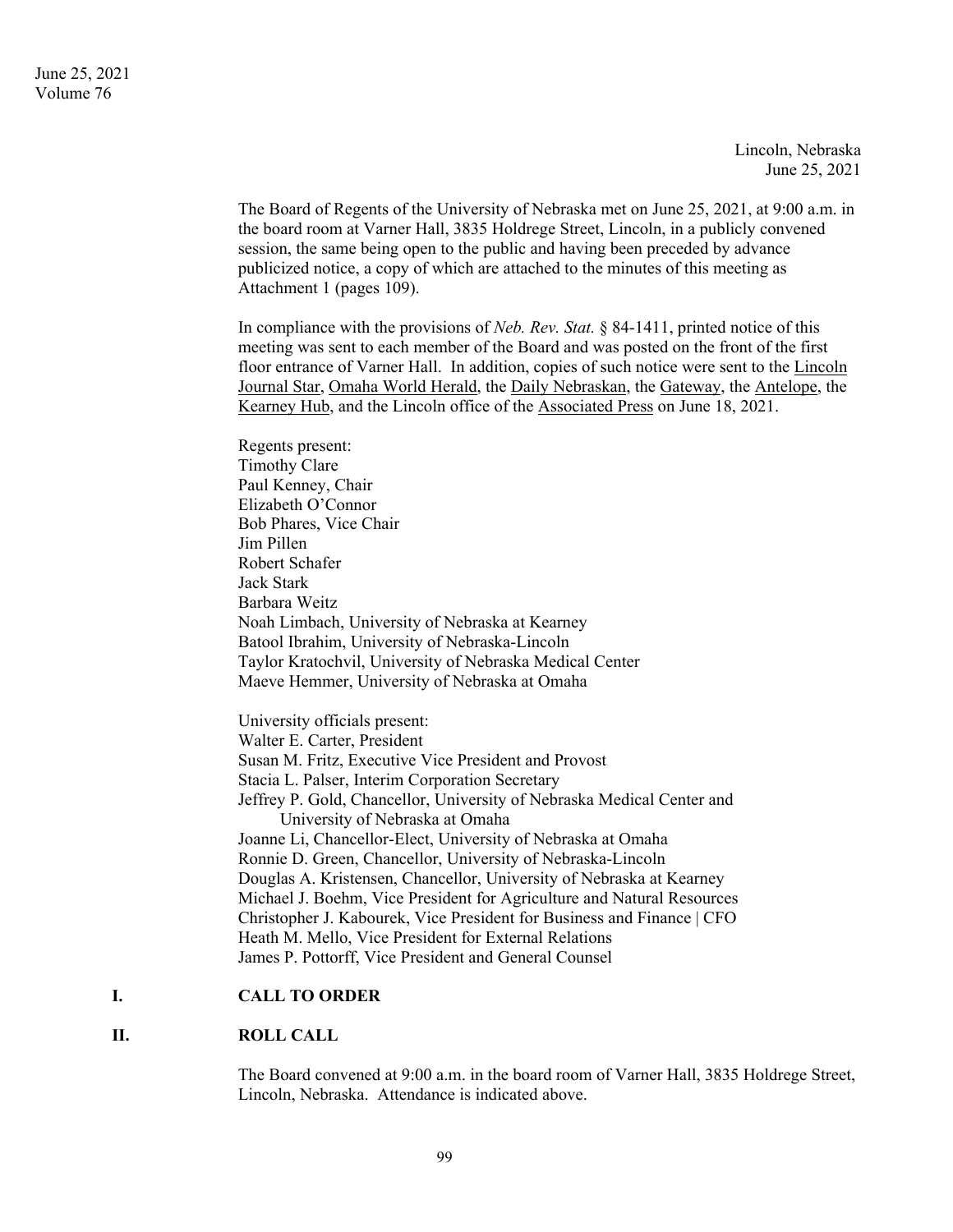#### **III. APPROVAL OF MINUTES AND RATIFICATION OF ACTIONS**

- Motion Moved by Clare and seconded by Stark to approve the minutes and ratify the actions of the regularly scheduled meeting on May 1, 2021.
- Action Student Opinion: Voting Aye: Ibrahim, Kratochvil, Limbach, and Hemmer. Voting Aye: Kenney, O'Connor, Phares, Pillen, Schafer, Stark, Weitz, and Clare. Motion carried.

 Chairman Kenney announced the location of the Notice of Meeting and Open Meetings Act.

 Chairman Kenney welcomed newly-elected student regents Noah Limbach, University of Nebraska at Kearney; Batool Ibrahim, University of Nebraska-Lincoln; Taylor Kratochvil, University of Nebraska Medical Center; and Maeve Hemmer, University of Nebraska at Omaha.

 President Carter welcomed newly-elected Faculty Senate Presidents Ben Malczyk, University of Nebraska at Kearney; Steve Kolbe, University of Nebraska-Lincoln; Aaron Mohs, University of Nebraska Medical Center; and Elizabeth Wessling, University of Nebraska at Omaha.

## **IV. PRESENTATIONS**

Governor Ricketts addressed the Board, commending the University for its strong leadership and success despite the challenges presented by the COVID-19 pandemic and highlighting the strong partnership between the University and the State of Nebraska.

### **V. KUDOS**

**Regent Pillen presented a KUDOS award to Michael Christen,** Director of Business Services and Executive Director of University Village at the University of Nebraska at Kearney.

**Regent Hemmer presented a KUDOS award to Scott Kurz, Physiology Laboratory** Manager at the University of Nebraska-Lincoln.

**Regent Stark presented a KUDOS award to Juli Bohnenkamp,** Online Testing Resource Coordinator for the UNMC College of Nursing at the University of Nebraska Medical Center.

 **Regent Kratochvil presented a KUDOS award to Sarah Weil,** Title IX Coordinator at the University of Nebraska at Omaha.

#### **VI. RESOLUTIONS**

Regent Weitz presented the following resolution:

**WHEREAS**, Dr. Susan Fritz served as a Professor in the University of Nebraska-Lincoln's Department of Agricultural Leadership, Education and Communication with an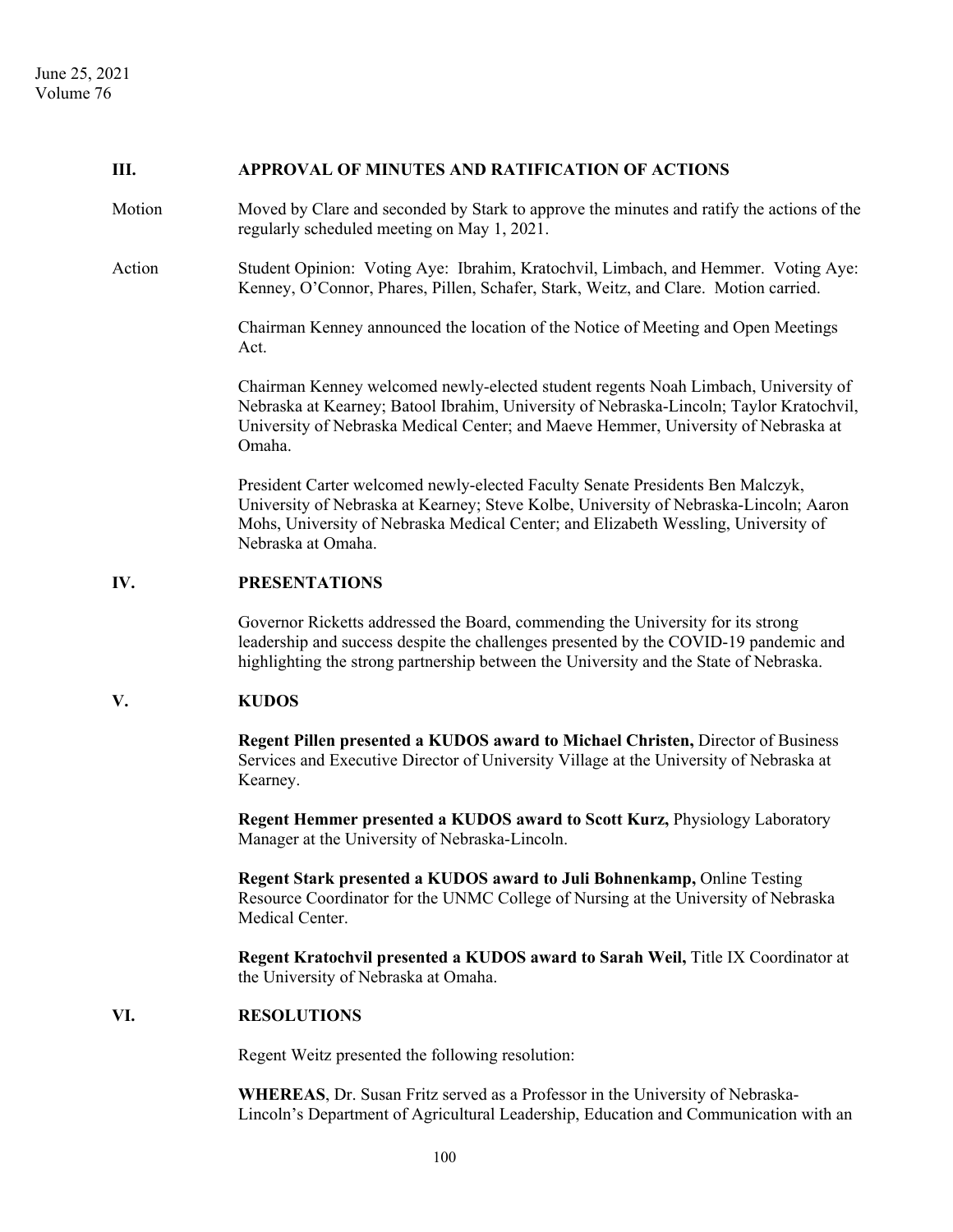> appointment in Women's and Gender Studies since 1994 where she excelled in teaching, research and service.

**WHEREAS**, Dr. Fritz's professional expertise led to her service as a two-time U. S. Department of Commerce Baldrige Evaluator, a North Central Higher Learning Commission Evaluator, a W K Kellogg/APLU Food Systems Leadership Institute Commissioner and a Fulbright Senior Specialist with an assignment in Croatia.

**WHEREAS**, Dr. Fritz honorably served the University of Nebraska as the Executive Vice President and Provost and Dean of the Graduate College from 2012 to 2021.

**WHEREAS,** Dr. Fritz has been a role model for aspiring women, students, staff, faculty and administrators as the first woman to serve as head of a peer department nationally; the first woman to serve as Associate Dean of the College of Agricultural Sciences and Natural Resources, Interim Dean of the Agricultural Research Division and Director of the Nebraska Experiment Station at UNL; and the first woman to serve as NU Associate Vice President of Academic Affairs and Interim University of Nebraska President.

**WHEREAS,** Dr. Fritz, during her service as Interim NU President, led the partnership of the University of Nebraska, Nebraska State College System, and Nebraska community colleges to garner a potential \$32 million annual commitment from the State of Nebraska to fund scholarships for resident students majoring in programs leading to careers with high skill, high need, and high wages.

**WHEREAS**, Dr. Fritz led the development and implementation of the systemwide shared application allowing resident students to apply to multiple NU campuses at one time, and spearheaded the development of a systemwide Student Code of Conduct which reflects the paths of students enrolled in more than one NU campus at a time.

**WHEREAS**, Dr. Fritz led the effort to establish and fund the Nebraska Statewide Workforce and Educational Research System in partnership with the Nebraska State College System, Nebraska community colleges, Nebraska Department of Education, the Nebraska Department of Labor and the University of Nebraska creating an opportunity to use "good data for great decisions" for Nebraska's students and workforce.

**WHEREAS**, Dr. Fritz served as the NU point of contact with the Susan Thompson Buffett Foundation whose generosity to Thompson Scholars has impacted the lives of thousands of "at promise" NU students.

**WHEREAS**, Dr. Fritz led the Budget Response Team process charged with identifying budget cuts and process improvements to yield \$22 million in permanent cuts.

**WHEREAS**, Dr. Fritz partnered with the NU Foundation to launch the 'Big Ideas' process as an initial step in the Foundation's Campaign to identify multi-campus, facultydriven proposals for funding which build on campus strengths and position the NU system for increased national and international prominence.

**WHEREAS**, Dr. Fritz championed initiatives to increase the inclusivity of NU and its campuses through efforts such as establishing and supporting the work of the Non-binary Gender Values Committee.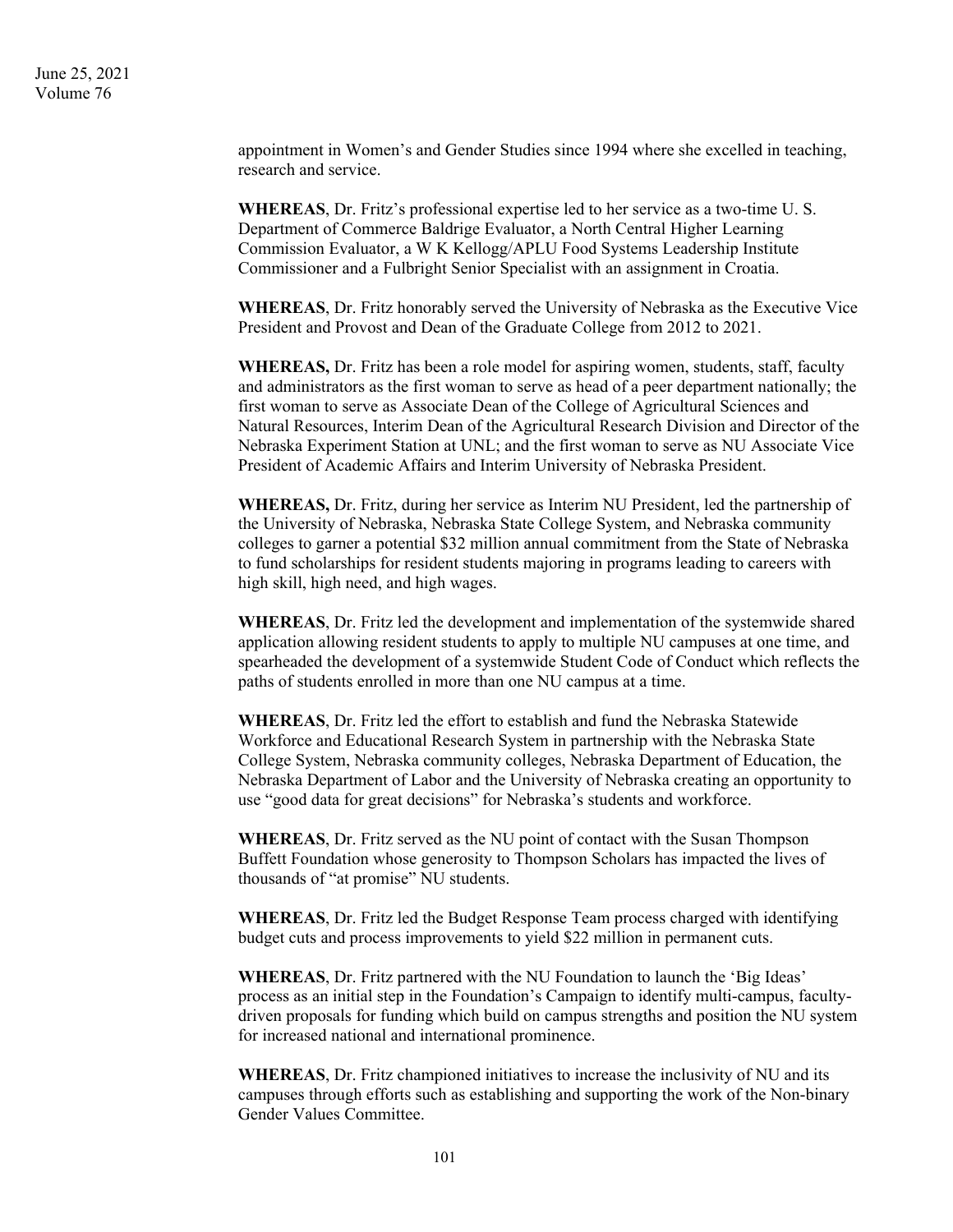**WHEREAS**, Dr. Fritz mentored many students, staff, faculty and administrators across the NU system and the United States, inclusive of gender, race, ethnicity and sexual orientation.

**NOW, THEREFORE, BE IT RESOLVED**, that the Board of Regents of the University of Nebraska extends its thanks and congratulations to Dr. Susan Fritz for her leadership, vision, service and passion for the academic community and her unwavering commitment to people and place.

Resolution There being no objection, the above resolution was approved and adopted by the general Adopted consent of the Board.

## **VII. HEARINGS**

None

## **VIII. PRESIDENT'S REMARKS**

President Carter addressed the Board, providing detail on the FY 2021-22 operating budget and the impressive growth trajectory of the University over the last year in enrollment, research, technology and facilities.

### **IX. PUBLIC COMMENT**

None

## **X. UNIVERSITY CONSENT AGENDA**

Motion Moved by Clare and seconded by Phares to approve items X-A-1, X-A-2, X-A-3, X-A-4, X-A-5, X-B-1, X-B-2, and X-B-3

#### **A. ACADEMIC AFFAIRS**

University of Nebraska

- X-A-1 President's Personnel Recommendations
- X-A-2 Approve the academic program reviews report required by the Nebraska Coordinating Commission for Postsecondary Education (NCCPE) and approve forwarding of the program review reports to the NCCPE

#### University of Nebraska at Kearney

- X-A-3 Approve the monitoring report on the August 3, 2018 Action Plan for the Bachelor of Arts (BA) degree in Philosophy at the University of Nebraska at Kearney (UNK) and forward the report to the Nebraska Coordinating Commission for Postsecondary Education (NCCPE)
- X-A-4 Approve the monitoring report on the Bachelor of Science (BS) degree in Interior Design Comprehensive at the University of Nebraska at Kearney (UNK) and forward the report to the Nebraska Coordinating Commission for Postsecondary Education (NCCPE)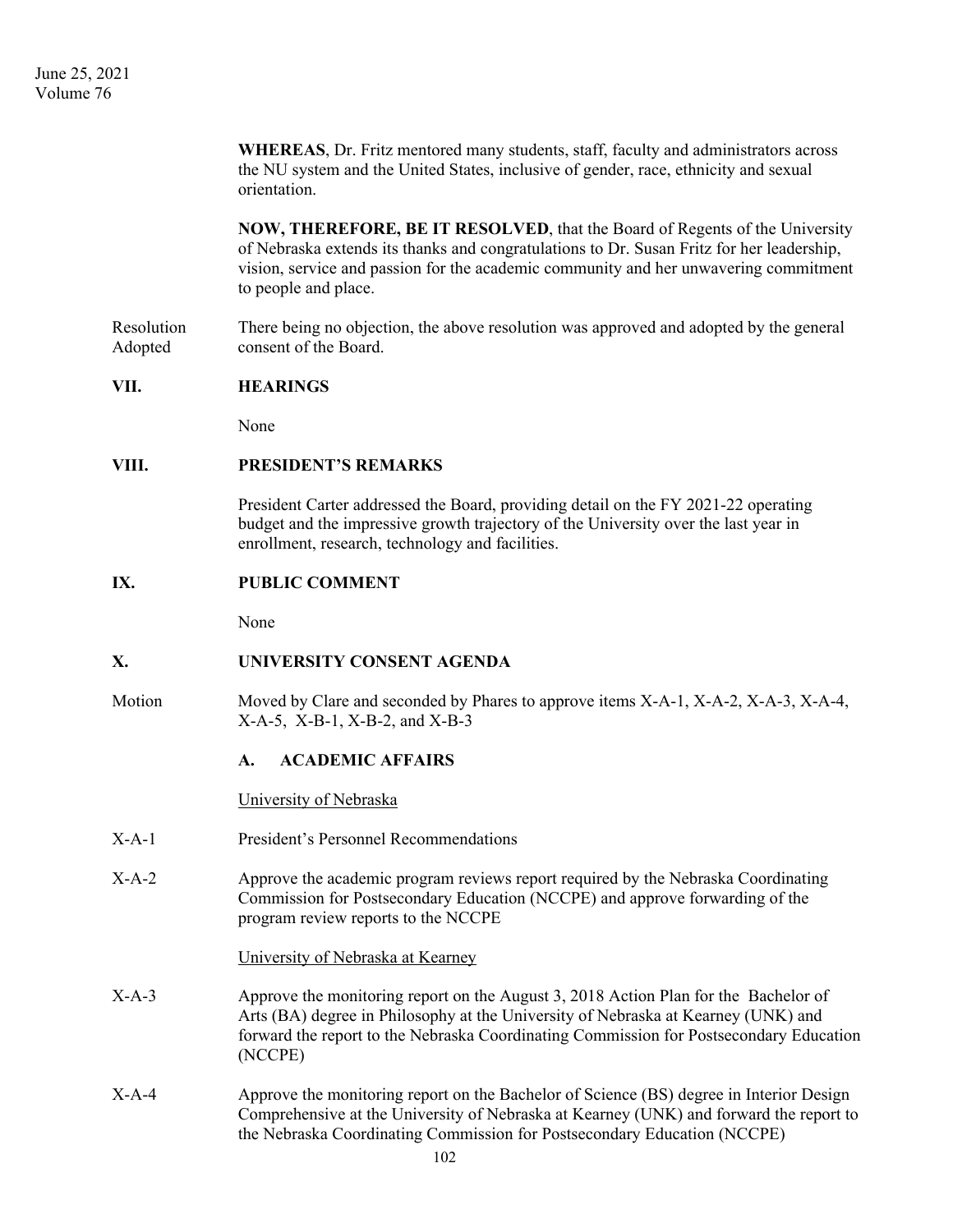#### University of Nebraska at Omaha

X-A-5 Approval is requested to continue the Bachelor of Science (BS) in Black Studies at the University of Nebraska at Omaha (UNO) and to forward the associated review report and monitoring plan to the Nebraska Coordinating Commission for Postsecondary Education (NCCPE)

### **B. BUSINESS AND FINANCE**

#### University of Nebraska

X-B-1 Authorize the Vice President for Business and Finance to approve the amended University of Nebraska Group Health, General Risk-Loss, and Reimbursement Trust Fund Agreements between the Board of Regents of the University of Nebraska and Wells Fargo Bank

## University of Nebraska Medical Center

X-B-2 Approve the NExT pilot project, subject to Board of Regents policies, federal state, and local government approvals needed to complete the project and subject to obtaining the funding, financing, and donations needed for the project, and approve the submission of an application by the University of Nebraska for matching funds from the State of Nebraska under the Nebraska Transformational Projects Act

#### University of Nebraska at Omaha

- X-B-3 Extend the Scott Campus at the University of Nebraska at Omaha (UNO) to include all UNO's property south of Pacific Street
- Action Student Opinion: Voting Aye: Kratochvil, Limbach, Hemmer, and Ibrahim. Voting Aye: O'Connor, Phares, Pillen, Schafer, Stark, Weitz, Clare, and Kenney. Motion carried.

### **XI. UNIVERSITY ADMINISTRATIVE AGENDA**

#### **A. ACADEMIC AFFAIRS**

#### University of Nebraska

- Motion Moved by Clare and seconded by Weitz to approve item XI-A-1
- XI-A-1 Approve the establishment of RP-3.3.15 of the *Policies of the Board of Regents* related to the University-wide Consensual Relationships Policy
- Action Student Opinion: Voting Aye: Limbach, Hemmer, Ibrahim, and Kratochvil. Voting Aye: Phares, Pillen, Schafer, Stark, Weitz, Clare, Kenney, and O'Connor. Motion carried.
- Motion Moved by Phares and seconded by Clare to approve item XI-A-2
- XI-A-2 Approval to amend the University of Nebraska Four-Year Graduation Guarantee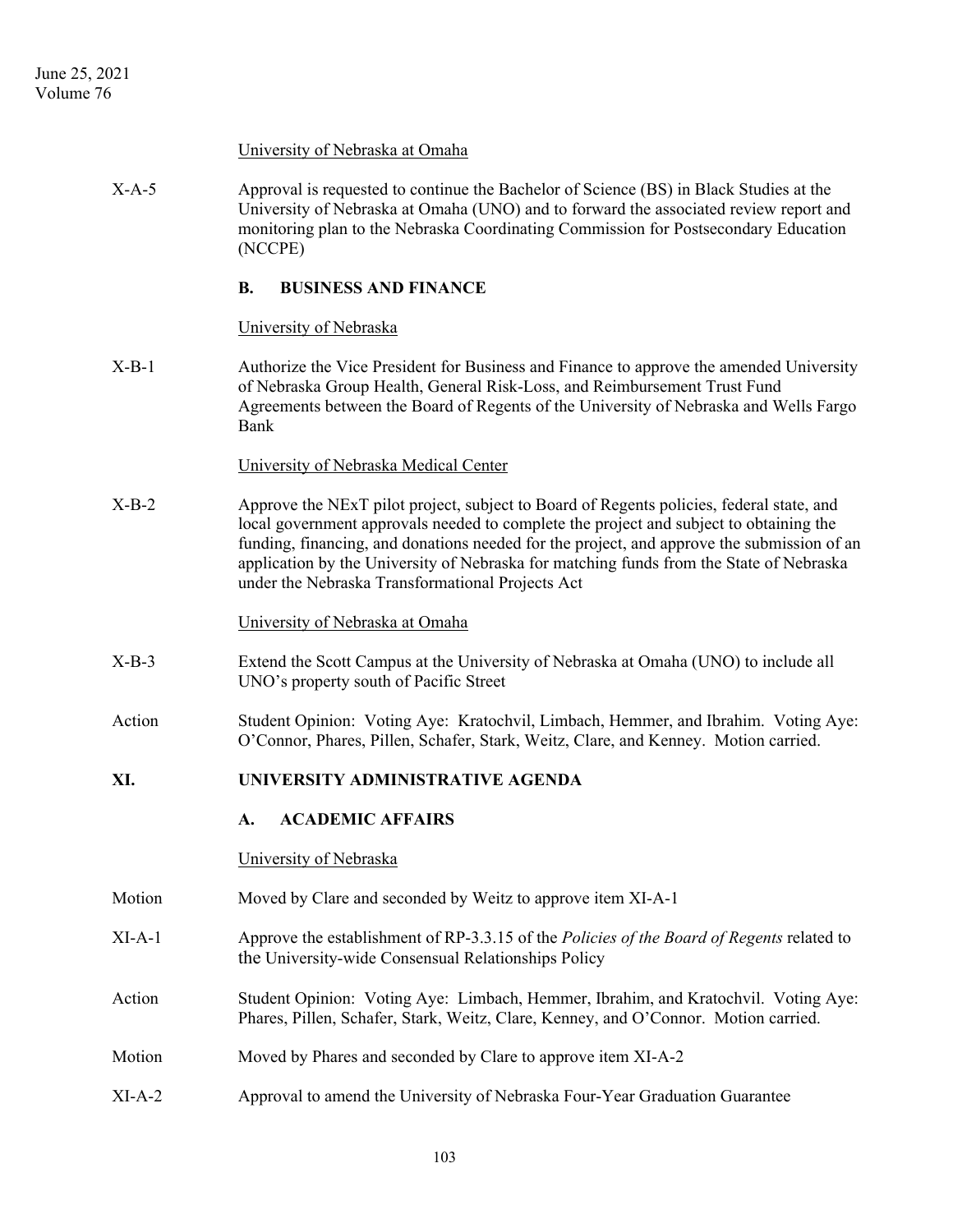| Action   | Student Opinion: Voting Aye: Hemmer, Ibrahim, Kratochvil, and Limbach. Voting Aye:<br>Pillen, Schafer, Stark, Weitz, Clare, Kenney, O'Connor, and Phares. Motion carried.                                                                                |
|----------|----------------------------------------------------------------------------------------------------------------------------------------------------------------------------------------------------------------------------------------------------------|
|          | University of Nebraska-Lincoln                                                                                                                                                                                                                           |
| Motion   | Moved by Phares and seconded by Stark to approve item XI-A-3                                                                                                                                                                                             |
| $XI-A-3$ | Approval to eliminate the Bachelor of Arts (BA) in Hospitality, Restaurant and Tourism<br>Management in the College of Agricultural Sciences and Natural Resources at the<br>University of Nebraska-Lincoln (UNL)                                        |
| Action   | Student Opinion: Voting Aye: Ibrahim, Kratochvil, Limbach, Hemmer. Voting Aye:<br>Schafer, Stark, Weitz, Clare, Kenney, O'Connor, Phares, and Pillen. Motion carried.                                                                                    |
| Motion   | Moved by Pillen and seconded by Clare to approve items XI-A-4, XI-A-5, and XI-A-6                                                                                                                                                                        |
| $XI-A-4$ | Approval to eliminate the Leadership Undergraduate Certificate in the Department of<br>Agricultural Leadership, Education and Communication in the College of Agricultural<br>Sciences and Natural Resources at the University of Nebraska-Lincoln (UNL) |
| $XI-A-5$ | Approval to eliminate the Legal Studies Undergraduate Certificate in the Department of<br>Agricultural Economics in the College of Agricultural Sciences and Natural Resources at<br>the University of Nebraska-Lincoln (UNL)                            |
| $XI-A-6$ | Approval to eliminate the Nebraska Beef Industry Scholars Undergraduate Certificate in<br>the Department of Animal Science in the College of Agricultural Sciences and Natural<br>Resources at the University of Nebraska-Lincoln (UNL)                  |
| Action   | Student Opinion: Voting Aye: Kratochvil, Limbach, Hemmer, and Ibrahim. Voting Aye:<br>Stark, Weitz, Clare, Kenney, O'Connor, Phares, Pillen, and Schafer. Motion carried.                                                                                |
| Motion   | Moved by Stark and seconded by Weitz to approve item XI-A-7                                                                                                                                                                                              |
| $XI-A-7$ | Approval to create a Bachelor of Fine Arts in Acting in the Johnny Carson School of<br>Theatre and Film in the Hixson-Lied College of Fine and Performing Arts at the<br>University of Nebraska-Lincoln (UNL)                                            |
| Action   | Student Opinion: Voting Aye: Limbach, Hemmer, Ibrahim, and Kratochvil. Voting Aye:<br>Weitz, Clare, Kenney, O'Connor, Phares, Pillen, Schafer, and Stark. Motion carried.                                                                                |
|          | University of Nebraska at Omaha                                                                                                                                                                                                                          |
| Motion   | Moved by Weitz and seconded by Phares to approve item XI-A-8                                                                                                                                                                                             |
| $XI-A-8$ | Approval to create a Master of Arts (MA) in History and Government in the Department<br>of History and Department of Political Science in the College of Arts and Sciences at the<br>University of Nebraska at Omaha (UNO)                               |
| Action   | Student Opinion: Voting Aye: Hemmer, Ibrahim, Kratochvil, and Limbach. Voting Aye:<br>Clare, Kenney, O'Connor, Phares, Pillen, Schafer, Stark, and Weitz. Motion carried.                                                                                |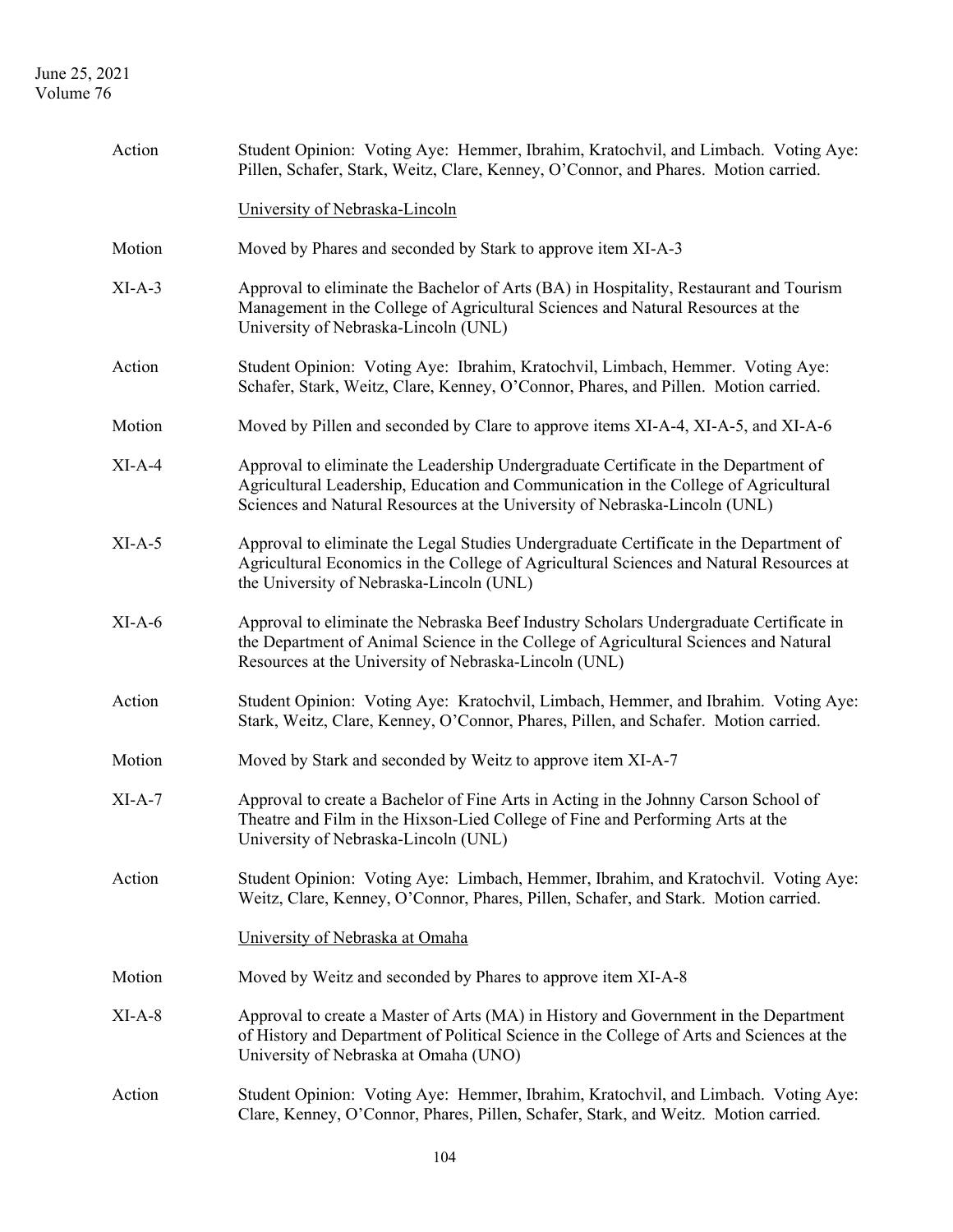| <b>B.</b> | <b>BUSINESS AND FINANCE</b>                                                                                                                                               |
|-----------|---------------------------------------------------------------------------------------------------------------------------------------------------------------------------|
|           | University of Nebraska                                                                                                                                                    |
| Motion    | Moved by Pillen and seconded by O'Connor to approve items XI-B-1, XI-B-2, XI-B-3,<br>and IX-B-4                                                                           |
| $XI-B-1$  | Approve the Fund B, University Program and Facilities Fee (UPFF) 2021-22 Allocation<br>for the University of Nebraska at Kearney                                          |
| $XI-B-2$  | Approve the Fund B University Program and Facilities Fees (UPFF) 2021-22 Allocation<br>for the University of Nebraska-Lincoln                                             |
| $XI-B-3$  | Approve the Fund B, University Program and Facilities Fee (UPFF) 2021-22 Allocation<br>for the University of Nebraska Medical Center                                      |
| $XI-B-4$  | Approve the Fund B, University Program and Facilities Fees (UPFF) 2021-22 Allocation<br>for the University of Nebraska Omaha                                              |
| Action    | Student Opinion: Voting Aye: Ibrahim, Kratochvil, Limbach, and Hemmer. Voting Aye:<br>Kenney, O'Connor, Phares, Pillen, Schafer, Stark, Weitz, and Clare. Motion carried. |
| Motion    | Moved by O'Connor and seconded by Phares to approve items XI-B-5 and XI-B-6                                                                                               |
| $XI-B-5$  | Approve the FY 2021-22 Operating Budget and 2021-22 and 2021-22 tuition rates for the<br>University of Nebraska                                                           |
| $IX-B-6$  | Approve the FY 2021-22 Operating Budget and 2021-22 and 2021-22 tuition rates for the<br>Nebraska College of Technical Agriculture                                        |
| Action    | Student Opinion: Voting Aye: Kratochvil, Limbach, Hemmer, and Ibrahim. Voting Aye:<br>O'Connor, Phares, Pillen, Schafer, Stark, Weitz, Clare, and Kenney. Motion carried. |
|           | University of Nebraska at Kearney                                                                                                                                         |
| Motion    | Moved by Pillen and seconded by Stark to approve items XI-B-7 and XI-B-8                                                                                                  |
| $XI-B-7$  | Approve and authorize execution of standard form Guaranteed Maximum Price contract<br>amendments for New Fraternity and Sorority Life Housing at UNK                      |
|           | University of Nebraska-Lincoln                                                                                                                                            |
| $XI-B-8$  | Approve and authorize execution of standard form Guaranteed Maximum Price contract<br>amendments for Kiewit Hall at UNL                                                   |
| Action    | Student Opinion: Voting Aye: Limbach, Hemmer, Ibrahim, and Kratochvil. Voting Aye:<br>Phares, Pillen, Schafer, Stark, Weitz, Clare, Kenney, and O'Connor. Motion carried. |
|           | University of Nebraska Medical Center                                                                                                                                     |
| Motion    | Moved by Pillen and seconded by Clare to approve items XI-B-9, XI-B-10, and XI-B-11<br>105                                                                                |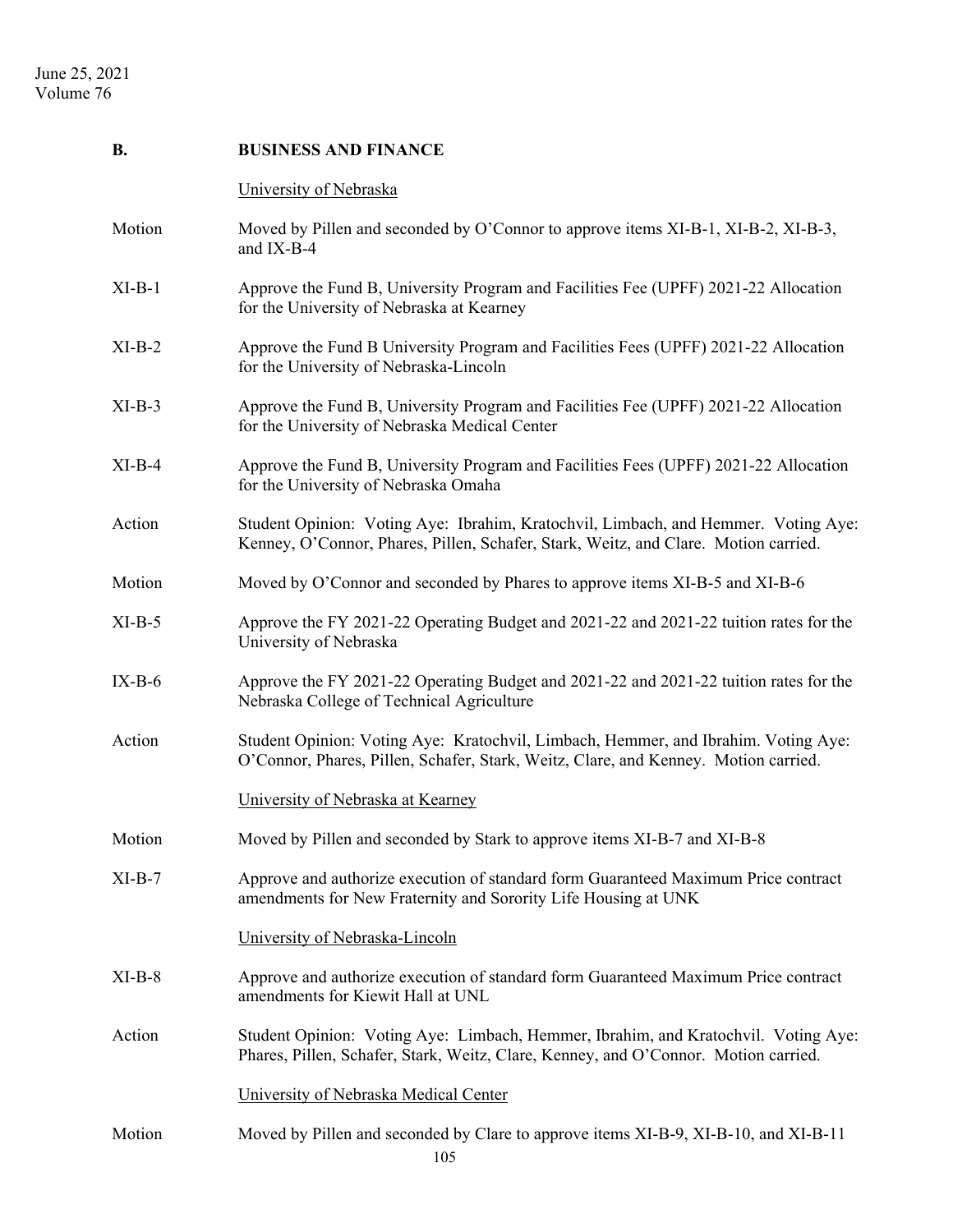| $XI-B-9$  | Approve the acquisition of the property known as American National Bank, Saddle Creek<br>Lots OLA Block 0, Outlots A&B for the University of Nebraska Medical Center                                                                                                                                            |  |  |
|-----------|-----------------------------------------------------------------------------------------------------------------------------------------------------------------------------------------------------------------------------------------------------------------------------------------------------------------|--|--|
| $XI-B-10$ | Approve the acquisition of the properties located at 4616, 4625, 4627, and 4631 Farnam<br>Street, Omaha, Nebraska for the University of Nebraska Medical Center                                                                                                                                                 |  |  |
| $XI-B-11$ | Approve the acquisition of the properties located at 4308, 4314, 4338, and 4342<br>Leavenworth Street, Omaha, Nebraska for the University of Nebraska Medical Center                                                                                                                                            |  |  |
| Action    | Student Opinion: Voting Aye: Hemmer, Ibrahim, Kratochvil, and Limbach. Voting Aye:<br>Pillen, Schafer, Stark, Weitz, Clare, Kenney, O'Connor, and Phares. Motion carried.                                                                                                                                       |  |  |
|           | University of Nebraska at Omaha                                                                                                                                                                                                                                                                                 |  |  |
| Motion    | Moved by Clare and seconded by Ibrahim to approve item XI-B-12                                                                                                                                                                                                                                                  |  |  |
| $XI-B-12$ | Approve the Program Statement for Kayser Hall Renovation for the Samuel Bak Museum<br>and Academic Learning Center at UNO                                                                                                                                                                                       |  |  |
| Action    | Student Opinion: Voting Aye: Ibrahim, Kratochvil, Limbach, and Hemmer. Voting Aye:<br>Schafer, Stark, Weitz, Clare, Kenney, O'Connor, Phares and Pillen. Motion carried.                                                                                                                                        |  |  |
| Motion    | Moved by Phares and seconded by Weitz to approve item XI-B-13                                                                                                                                                                                                                                                   |  |  |
| $XI-B-13$ | Approve the University of Nebraska at Omaha Department of Public Safety (UNODPS)<br>joining the Interlocal Agreement allowing cooperating law enforcement agencies within<br>Douglas and Sarpy counties in Nebraska to provide assistance in time of emergency or<br>other time of need                         |  |  |
| Action    | Student Opinion: Voting Aye: Kratochvil, Limbach, Hemmer, and Ibrahim. Voting Aye:<br>Stark, Weitz, Clare, Kenney, Phares, Pillen, and Schafer. Abstain: O'Connor. Motion<br>carried.                                                                                                                           |  |  |
|           | <b>FOR INFORMATION ONLY</b><br>$\mathbf{C}$ .                                                                                                                                                                                                                                                                   |  |  |
| $XI-C-1$  | Amendment of the Standing Rules of the Board of Regents                                                                                                                                                                                                                                                         |  |  |
|           | D.<br><b>REPORTS</b>                                                                                                                                                                                                                                                                                            |  |  |
| $XI-D-1$  | Quarterly Personnel Report for the period January through March 2021                                                                                                                                                                                                                                            |  |  |
| $XI-D-2$  | Spring 2021 Enrollment Report                                                                                                                                                                                                                                                                                   |  |  |
| $XI-D-3$  | Expedited Approval of the Mathematics Education Graduate Certificate to be administered<br>by the Department of Teaching, Learning and Teacher Education in the College of<br>Education and Human Sciences in consultation with the College of Arts and Sciences at<br>the University of Nebraska-Lincoln (UNL) |  |  |
| $XI-D-4$  | Laboratory, Student, and Miscellaneous Fees for 2021-2022                                                                                                                                                                                                                                                       |  |  |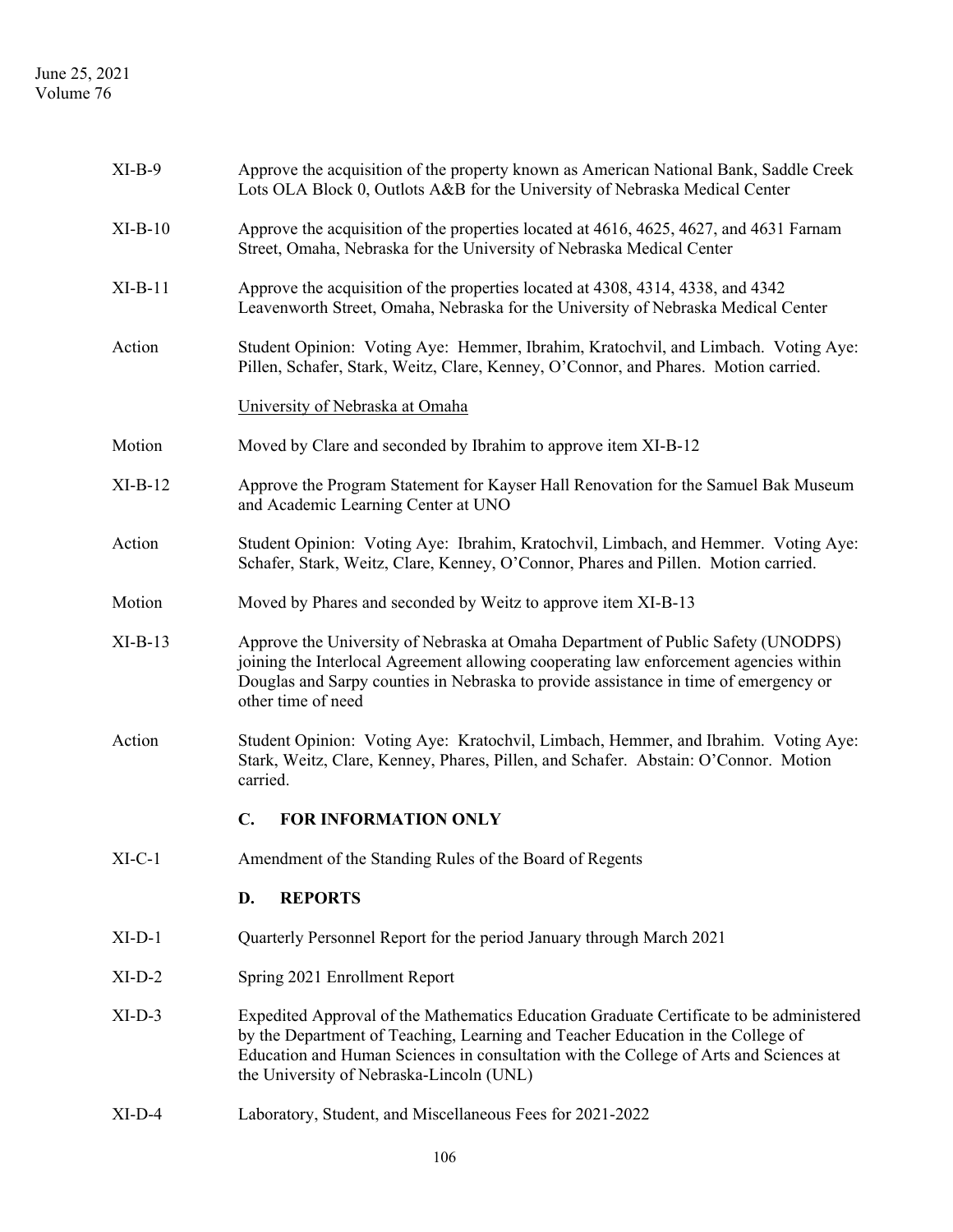| $XI-D-5$  | Annual Program Monitoring Reports to the Board of Regents                                                                                                                                                                                                                                                                                                                                          |
|-----------|----------------------------------------------------------------------------------------------------------------------------------------------------------------------------------------------------------------------------------------------------------------------------------------------------------------------------------------------------------------------------------------------------|
| $XI-D-6$  | Quarterly report of Gifts, Grants, Contracts and Bequests                                                                                                                                                                                                                                                                                                                                          |
| $XI-D-7$  | Quarterly Status of Capital Construction Projects                                                                                                                                                                                                                                                                                                                                                  |
| $XI-D-8$  | <b>Bids and Contracts</b>                                                                                                                                                                                                                                                                                                                                                                          |
| $XI-D-9$  | Intermediate Design Report for the Schmid Law Library Renovation at the University of<br>Nebraska-Lincoln (UNL)                                                                                                                                                                                                                                                                                    |
| $XI-D-10$ | Naming of an exhibit in the Wigton Heritage Center "In Recognition of Bernice M.<br>Hetzner, Director, McGoogan Library, (1948-1973) a Pioneer" pursuant to the <i>Board of</i><br>Regents Policy RP-2.7.3.b                                                                                                                                                                                       |
| $XI-D-11$ | Naming of an exhibit in the Wigton Heritage Center "The History of Teaching Tools<br>Exhibit" pursuant to the <i>Board of Regents Policy</i> RP-6.2.7.3.b                                                                                                                                                                                                                                          |
| $XI-D-12$ | Approve the naming of selected spaces within the Rod Rhoden Business Innovation<br>Center at the University of Nebraska at Omaha, pursuant to Board of Regents Policy RP-<br>6.2.7.3.b                                                                                                                                                                                                             |
| $XI-D-13$ | Renewal of Student Health Insurance Policies                                                                                                                                                                                                                                                                                                                                                       |
|           | Chairman Kenney accepted the reports on behalf of the Board.                                                                                                                                                                                                                                                                                                                                       |
| XII.      | <b>ADDITIONAL BUSINESS</b>                                                                                                                                                                                                                                                                                                                                                                         |
| Motion    | Moved by O'Connor and seconded by Weitz that the Board go into closed session as<br>authorized by Neb. Rev. Stat. § 84-1410 of the Revised Statutes of Nebraska for the<br>protection of the public interest, and to prevent needless injury to the reputation of persons<br>who have not requested a public hearing, for the purpose of holding a discussion limited to<br>the following subject: |
|           | Personnel matters involving members of the University staff.<br>$\bullet$                                                                                                                                                                                                                                                                                                                          |
|           | Chair Kenney declared that the closed session would be strictly limited to a discussion of:                                                                                                                                                                                                                                                                                                        |
|           | Personnel matters involving members of the University staff.<br>$\bullet$                                                                                                                                                                                                                                                                                                                          |
|           |                                                                                                                                                                                                                                                                                                                                                                                                    |
| Action    | Student Opinion: Voting Aye: Limbach, Hemmer, Ibrahim, and Kratochvil. Voting Aye:<br>Weitz, Clare, Kenney, O'Connor, Phares, Pillen, Schafer, and Stark. Motion carried.                                                                                                                                                                                                                          |
|           | The Board went into closed session at 10:52 a.m. The Board reconvened the open meeting<br>at 11:37 a.m.                                                                                                                                                                                                                                                                                            |
| XIII.     | <b>ADJOURNMENT</b>                                                                                                                                                                                                                                                                                                                                                                                 |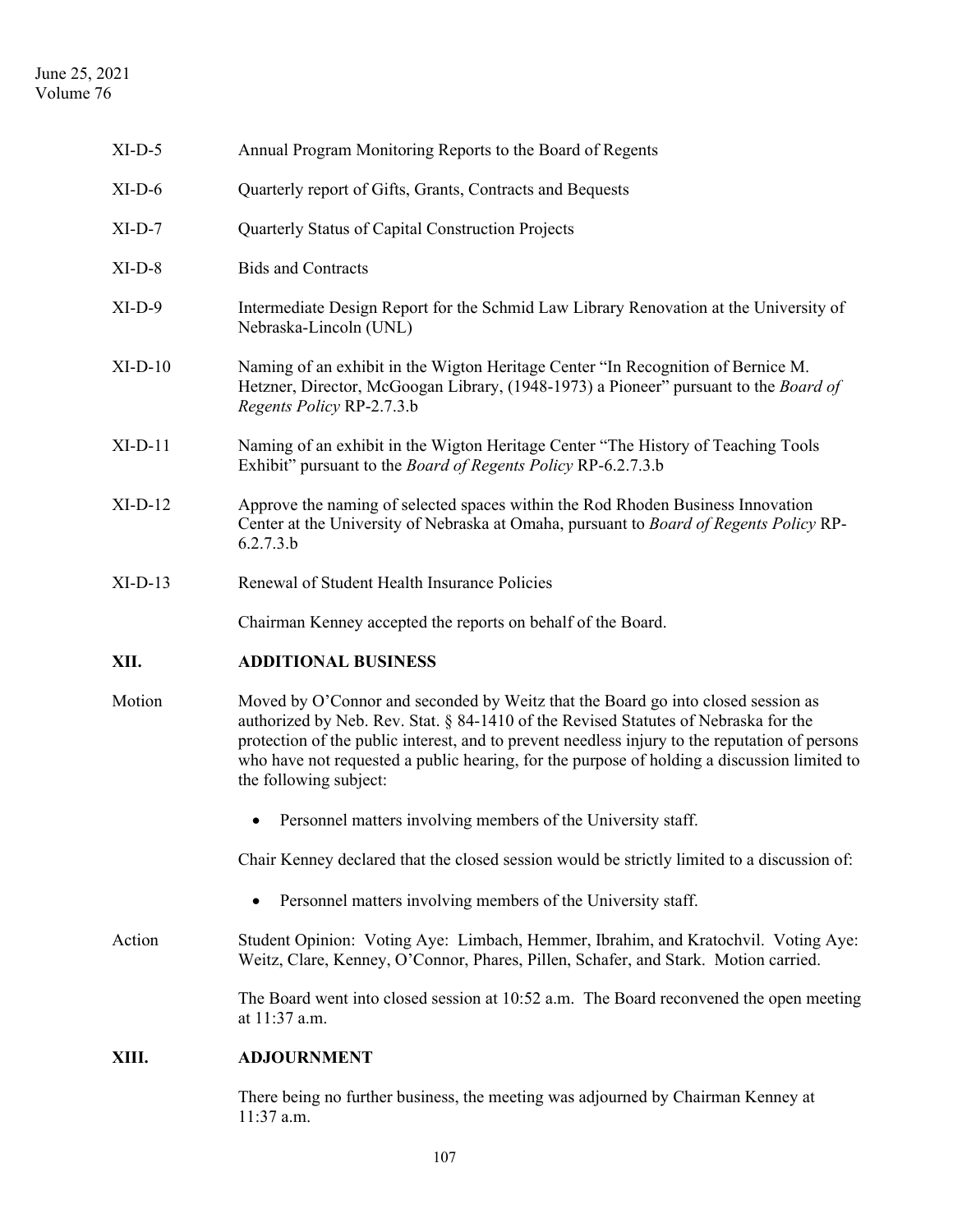Respectfully submitted,

Stacia L. Palser Paul R. Kenney, Chair Interim Corporation Secretary

 $\mathcal{L}_\text{max}$  , and the contract of the contract of the contract of the contract of the contract of the contract of the contract of the contract of the contract of the contract of the contract of the contract of the contr